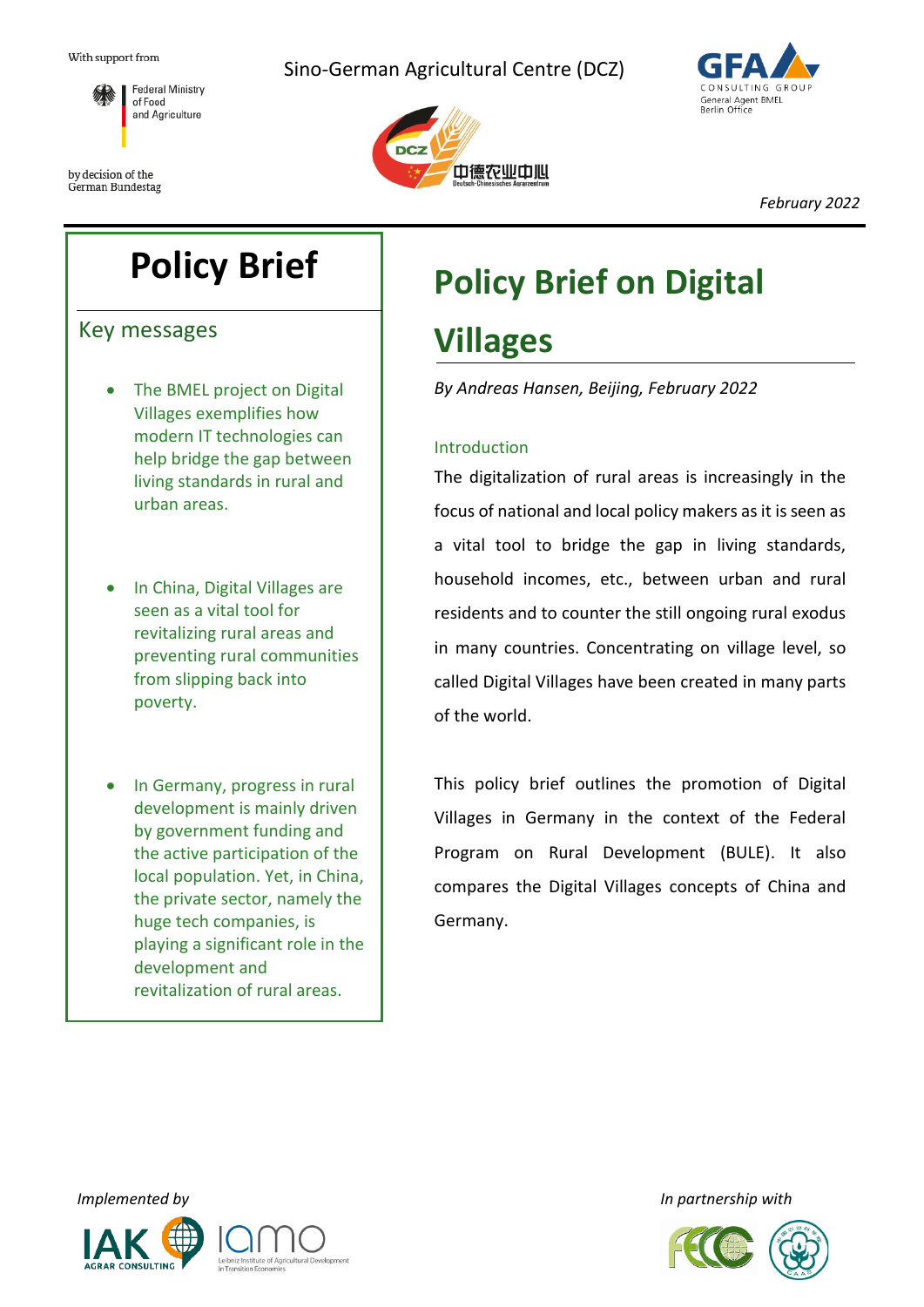

## 1) Digitalization as an Overriding Task for the German Government and its implementation within the Federal Ministry of Food and Agriculture (BMEL)

Digitalization has become mainstream in the government and its line ministries. The German government adopted a Digital Agenda in 2014 to 2017 and has since stepped up its efforts to anchor digitalization as a cross-cutting issue. The current national digitalization strategy was adopted in 2021 and developed by all federal ministries, including the BMEL.

In addition to the national digitalization strategy, almost all federal states have adopted their own digital strategies within the last six years. The federal states of Hesse and Bavaria even set up digital ministries.

Responsibility for providing digital infrastructure in Germany lies with the Ministry of Transport and Digital Infrastructure; in rural areas, the ministry coordinates its work closely with the BMEL. The budget for digital infrastructure amounts to more than EUR 6 billion over the next four years, including EUR 1 billion for increasing mobile coverage in rural areas.

The BMEL does not have a formal, written digital strategy, but it has integrated the topic of digitalization in all its structures and policies. Since 2018, it has established a subdivision with the single topic of digital innovation and appointed a digital officer in each of its eight divisions.

Digitalization has also become an important cross-cutting issue at the Institute of Agricultural Engineering, which is one of the von Thünen research institutes, the BMEL's central research facility. Current lighthouse projects to support the digital transformation in agriculture are:

- *Digital Experimental Fields:* In 2019, the BMEL launched the "Digital Experimental Fields" to support the digitalization process in German agriculture. The project will run for three years and has a total budget of EUR 50 million. 14 research projects at various locations in Germany have been initiated, dealing with all relevant topics of the agricultural sector. Most of them are carried out on private or public demonstration farms in cooperation with local universities or research institutions.
- *Support of Artificial Intelligence:* Since 2021, the BMEL has been funding 35 research projects on the use of AI technologies in agriculture, food production, healthy nutrition and rural development. The total budget is about EUR 40 million.

Lead by BMEL's Commissioner for Digitalization, the competence network "Digitalization in Agriculture" brings together spokespersons of the digital experimental fields and representatives from research and other associations.

The BMEL has commissioned a feasibility study on digitalization in agriculture. As a result, a new public data platform has been launched recently: **[https://www.landwirtschaftsdaten.de/.](https://www.landwirtschaftsdaten.de/)** Here, all relevant data on agriculture in Germany can be accessed by all stakeholders and the wider public.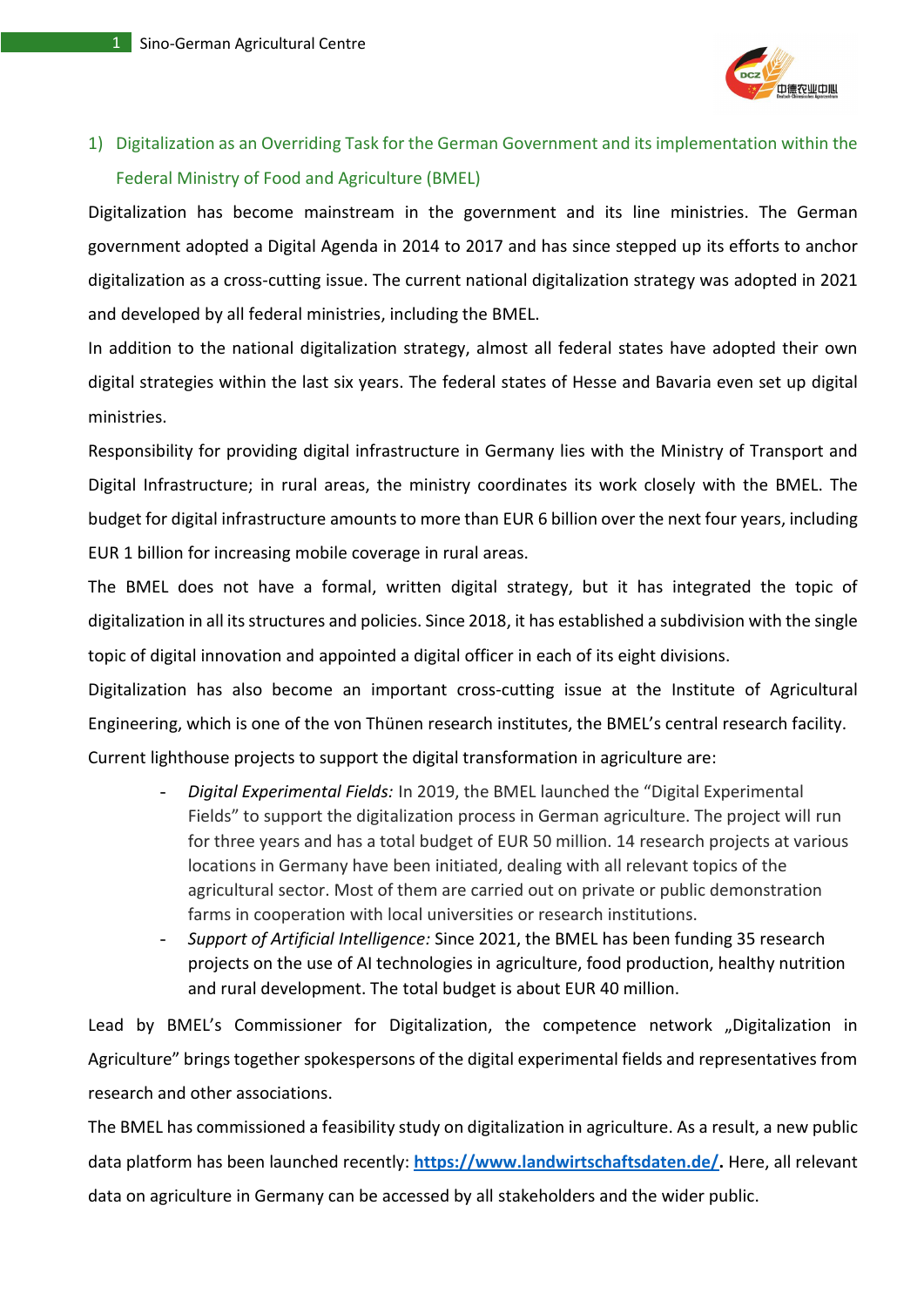

To provide digital infrastructure and to bring the latest digital technologies to all rural areas, the BMEL is mobilizing resources from the Common Fund for Coastal Protection and Rural Development. The Common Fund has an annual budget of EUR 1,5 billion; almost EUR 500 million are intended for rural development. A new federal investment program to support farmers investing in digital technologies to achieve sustainability regarding climate change and sustainable environment is providing more than EUR 800 million over the next three years.

Since last year, the BMEL has made special funding of start-up companies available; providing venture capital for promising, young tech companies who are looking for digital solutions on smart farming, electro-chemical weed management and robotic harvester for the fruit and vegetable sector.

#### 2) Digital Villages in Germany and the EU

The *Digital Villages (Digitale Dörfer)* project is part of the wide-reaching Federal Program for Rural Development (BULE). Overarching goal is to provide equal living standards across the whole country. In recent years, this goal has come under increasing pressure as it has become almost impossible to achieve in many regions of Germany, especially in the remote areas of eastern Germany. Therefore, the concept has been replaced by the promise to ensure a minimum of public services in all regions of Germany. To enable rural inhabitants to participate in modern digital technologies, the ministry established additional projects with the common aim to develop digitalization in rural areas.

The Digital Villages project has been initiated seven years ago in three rural communities in the federal state Rhineland-Palatinate. Including over 30 villages, the initial goal was to improve the availability of goods and services through the development of several apps into a community platform. This platform allowed citizens to buy goods directly from local producers or encouraged interaction between villagers to deliver goods themselves. The focus was on strengthening the local economy and the active participation of the population, especially through voluntary services. In the following years, the project was extended to several hundred villages across several federal states of Germany [\(https://www.digitale-doerfer.de/die-digitalen-doerfer/\)](https://www.digitale-doerfer.de/die-digitalen-doerfer/).

The Fraunhofer Institute for Experimental Software Engineering (IESE) has supported most of the villages in setting up their own website where all the developed apps and services can be used by the local population. The developed digital ecosystems are now covering all aspects of local commerce including tourism and leisure events, as well as mobility and communication. It has also improved the provision of local government services.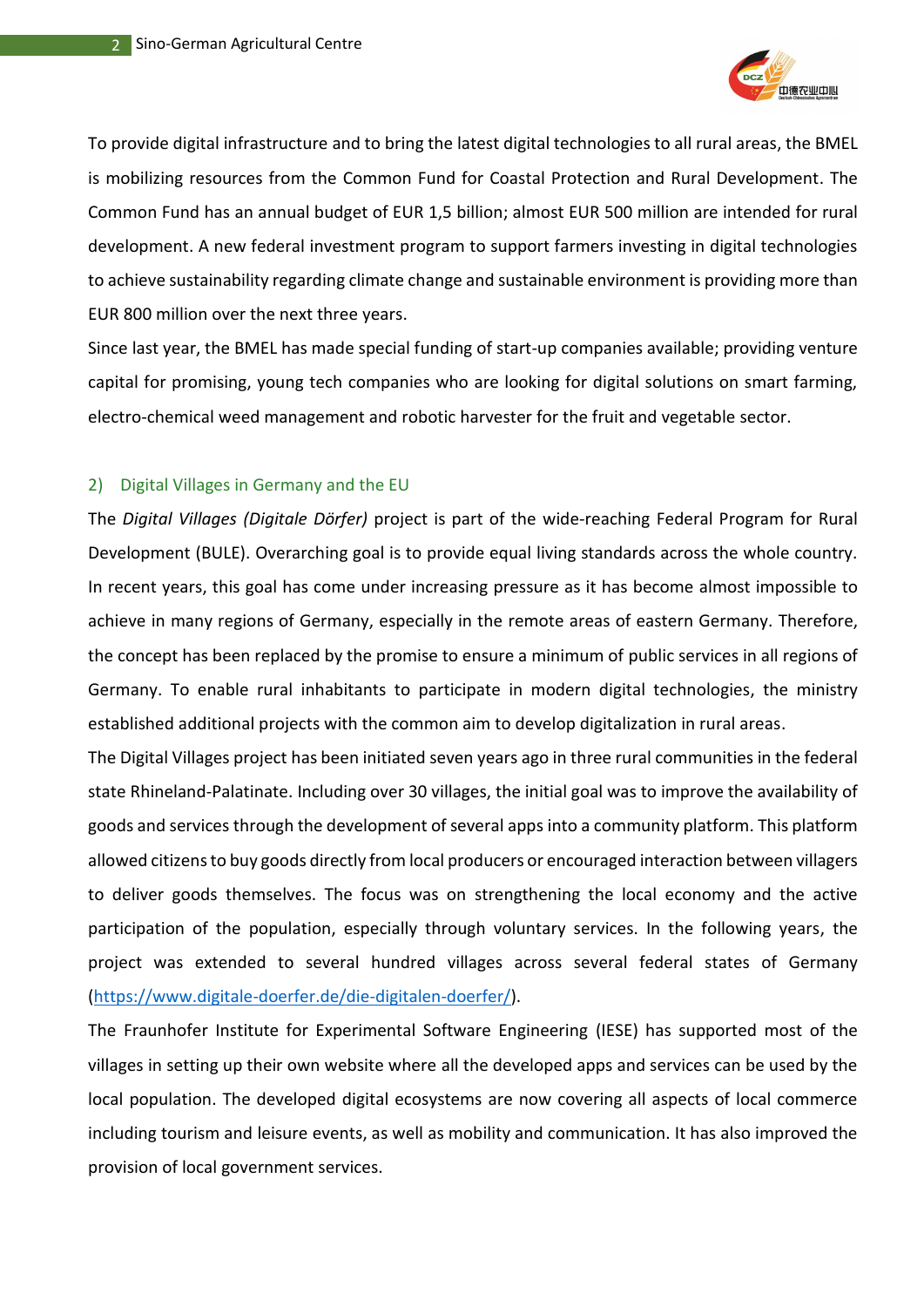

The pilot project *Smarte.Land.Regionen (Smart.Rural.Areas)* has been implemented by the IESE and launched in seven rural districts across Germany. Each of them has a budget of EUR 1 million for four years. One of the main goals is to develop, research and test a digital infrastructure that enables rural districts to effectively implement its services for the public. Digitalization can also increase the attractiveness of rural areas as home office work is on the rise. To combine technical and social innovations is essential to achieve this goal.

The project relies on the active participation of villagers and is defined by the smart interaction of public administrations as well as local businesses and citizens. It is part of the National Action Plan on "Open Government Partnership", a transnational initiative that is based on the idea that an open government is more accessible, more responsive and more accountable to citizens. Improving the relationship between the people and their government will have a positive long-term impact for everyone involved.

With the *Land.Digital (Digital Countryside)* project, the BMEL supports digital change in rural regions and promotes exemplary, practical concepts nationwide. The use of modern digital information and communication technologies opens up new opportunities for rural areas. From 237 submitted projects outlines, 61 innovative projects were selected to receive funding commitments of up to EUR 200,000. All projects will be completed by March 2022. Project participants are in particular companies, associations, universities, colleges, municipalities and districts. The fields of application cover the seven subiect areas "economy and work", "volunteering and participation", "mobility", "education and qualification", "health and care", "local supply" and "information and communication (ICT) platforms". Main goal is to promote innovative projects that can be replicated in other regions to use the opportunities of digitalization in rural areas.

#### **Smart Villages EU**

The EU within its European Network for Rural Development has defined a Smart Village concept and established a comprehensive smart village platform where all information regarding policy, approaches, toolkits and current projects are listed. Smart Villages are communities in rural areas that use innovative solutions to improve their resilience, building on local strengths and opportunities. They rely on a participatory approach to develop and implement their strategy to improve their economic, social and environmental conditions, in particular by mobilizing solutions offered by digital technologies. Smart Villages benefit from cooperation and alliances with other communities and actors in rural and urban areas. (Definition from ENRD, 12)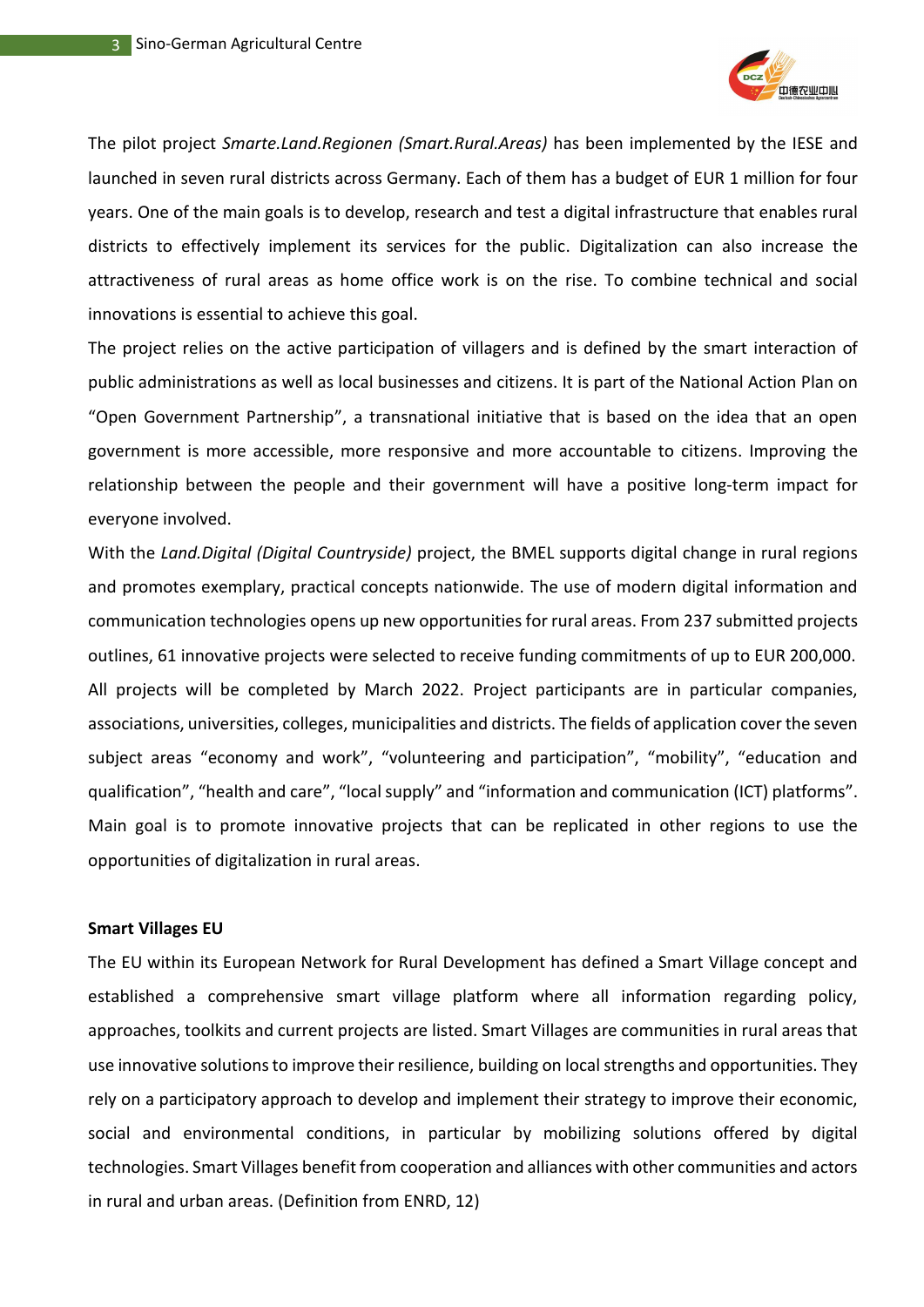

There is no separate budget for the small villages concept, but there are many budget lines available that fit into the topic of smart villages. Similar to the situation in Germany, the EU is financing smart or digital solutions from its rural development programs and has allocated almost EUR 100 billion from the EU budget for a total of 118 programs from 2014 to 2020.

### 3) Comparison between German and Chinese Digital Villages concepts – commonalities and differences in approach and objectives

#### *Commonalities*

The overall objectives to engage in digital villages are similar in both countries. It is seen as a useful measure to bridge the gap in living standards between rural and urban areas, to increase the attractiveness of rural areas and to keep or attract young talents to the rural areas.

#### *Differences*

A closer look reveals some differences: In Germany, the focus mainly is on strengthening communities and the cooperation between citizens, municipalities and business in rural areas. In China, the digital villages initiative shall contribute to food security in the whole country and to revitalizing rural areas.

#### *Approaches and Objectives*

"Digital Villages" in China is a policy instrument of the central government, guided by several official policy documents which will be implemented across the whole country and fine-tuned to local conditions. In Germany, the Digital Village project is only one sub-project out of several programs which provide support for the rural areas in Germany, led by the Federal Office for Agriculture (BLA) under the scheme "Federal Program for the Development of Rural Areas" (BULE).

Chinese policy is characterized by a rather top-down approach whereas in Germany, the government is seeking the active participation of villagers to shape the details of any proposed measure.

The Chinese approach is more holistic as it integrates measures for infrastructure, village development, e- commerce, education for farmers and local administration.

#### *Data Security and Data Privacy*

Data security and data privacy are very important in Germany, not only for the digital villages, but also for the wider public, and it is of great concern for most citizens. Apart from topics like preventing loss and theft of data, the focus is more and more on who is entitled to access and utilize data from whom and who owns what data.

To protect data privacy of its citizens and to ensure the implementation of the Freedom of Information Act, the German government has appointed a data protection commissioner who is presiding over an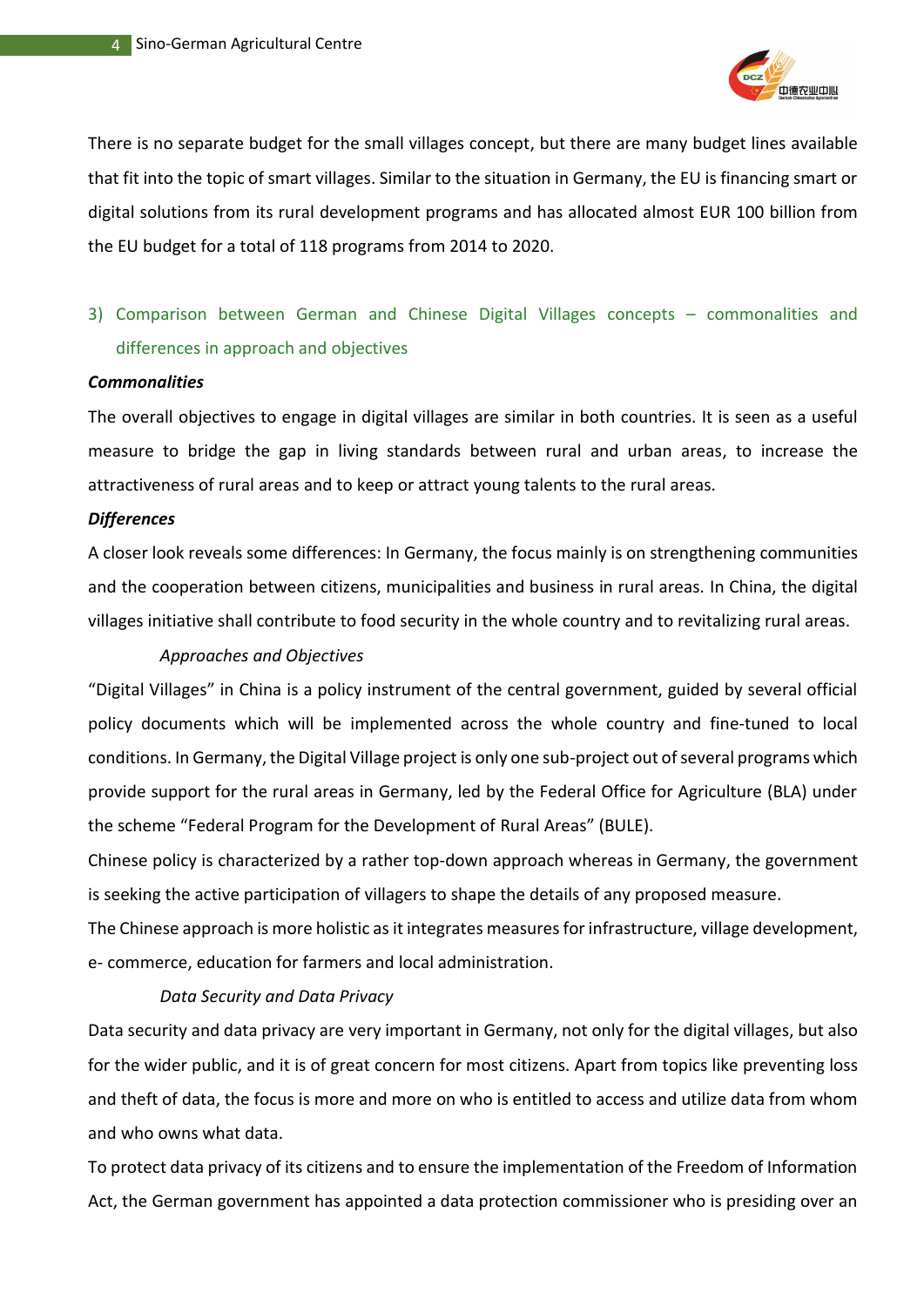

independent federal office. The commissioner is nominated by the government and elected by the members of parliament. Furthermore, data protection officers have been appointed in all federal ministries, including the BMEL, as well as on all administrative levels and in most private corporations as well.

Farmers at village level are aware of the benefits and opportunities of digitalization, but also fear that insufficient data protection could lead to data monopolies by large companies, e.g. agricultural machinery manufacturers, which would put farmers at a disadvantage and threaten the loss of free entreprise. For farmers, it is not only ownership of private data is important, but also machine data and data related to their business that should be theirs alone.

It would appear that the whole issue of data protection is not yet a major concern in China.

#### *Involvement of the private sector*

One of the most striking differences in promoting digital villages in China and Germany is the substantial involvement of large private companies in China whereas in Germany, this is limited to few food retailing companies engaged in some form of cooperation with local farmers.

Some of the largest tech companies in China dominate e-commerce not only for general goods and services, but also for food retail, and have established distribution channels throughout the country. Four companies dominate food retailing in Germany: Aldi, Schwarz Group (Lidl, Kaufland), Edeka and Rewe. They are all active in food e-commerce, but their share of total food retail sales is rather marginal at around 2%. Delivery services are concentrated in urban areas, and direct cooperation with farmers or farmer associations is very limited.

In Germany, the focus of activities within the Digital Villages is on connecting local villagers with each other, connecting villages within one region, initiating new business models, new models for public transport and rehabilitating or creating public multifunctional places which will help the coherence within the communities.

#### **Recommendations:**

- The private sector in Germany should take more initiatives to explore the opportunities of modern IT technologies in rural areas. The case of Chinese tech companies and their strong involvement in the farming community in China could serve as an example.
- To fully utilize available IT technologies and to access the range of existing funding opportunities, it is necessary to strengthen local administration at district and community level with regard to personnel and/or funding.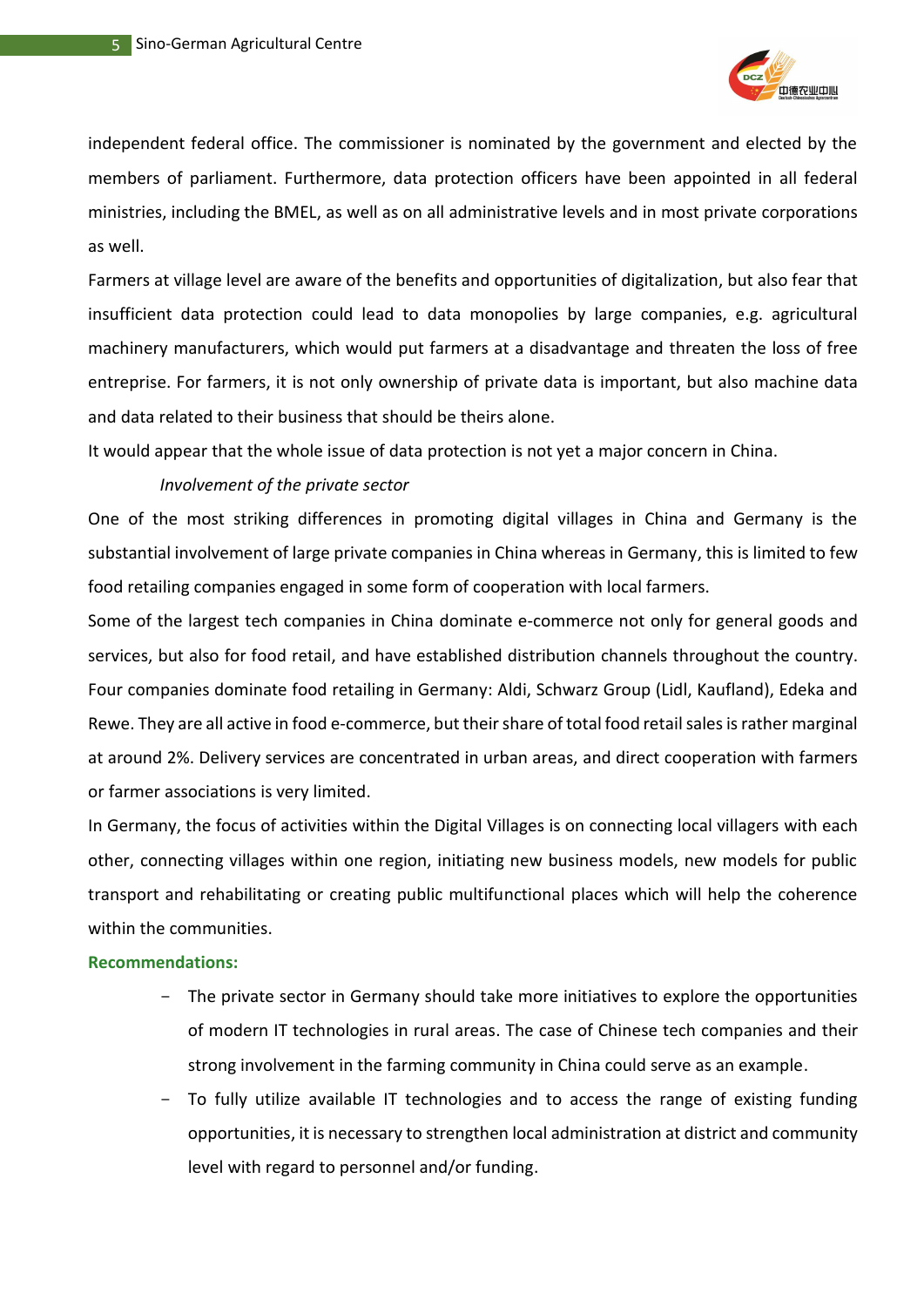

- The lack of high-**speed Internet** in many rural areas is still limiting the utilization of many IT tools and hindering to close the gap between urban and rural living standards. A rapid expansion of IT infrastructure in rural areas should be prioritized.

#### References

- 1) BMEL, pilot project "Smart Rural Areas", [https://www.bmel.de/SharedDocs/Meldungen/DE/laendliche-Regionen/smarte](https://www.bmel.de/SharedDocs/Meldungen/DE/laendliche-Regionen/smarte-landregionen-auftakt.html#:~:text=Mit%20dem%20Modellvorhaben%20Smarte.,digitaler%20L%C3%B6sungen%20in%20der%20Daseinsvorsorge.&text=Der%20Startpunkt%20des%20Modellvorhabens%20Smarte)[landregionen](https://www.bmel.de/SharedDocs/Meldungen/DE/laendliche-Regionen/smarte-landregionen-auftakt.html#:~:text=Mit%20dem%20Modellvorhaben%20Smarte.,digitaler%20L%C3%B6sungen%20in%20der%20Daseinsvorsorge.&text=Der%20Startpunkt%20des%20Modellvorhabens%20Smarte)[auftakt.html#:~:text=Mit%20dem%20Modellvorhaben%20Smarte.,digitaler%20L%C3%B6](https://www.bmel.de/SharedDocs/Meldungen/DE/laendliche-Regionen/smarte-landregionen-auftakt.html#:~:text=Mit%20dem%20Modellvorhaben%20Smarte.,digitaler%20L%C3%B6sungen%20in%20der%20Daseinsvorsorge.&text=Der%20Startpunkt%20des%20Modellvorhabens%20Smarte) [sungen%20in%20der%20Daseinsvorsorge.&text=Der%20Startpunkt%20des%20Modellvo](https://www.bmel.de/SharedDocs/Meldungen/DE/laendliche-Regionen/smarte-landregionen-auftakt.html#:~:text=Mit%20dem%20Modellvorhaben%20Smarte.,digitaler%20L%C3%B6sungen%20in%20der%20Daseinsvorsorge.&text=Der%20Startpunkt%20des%20Modellvorhabens%20Smarte) [rhabens%20Smarte](https://www.bmel.de/SharedDocs/Meldungen/DE/laendliche-Regionen/smarte-landregionen-auftakt.html#:~:text=Mit%20dem%20Modellvorhaben%20Smarte.,digitaler%20L%C3%B6sungen%20in%20der%20Daseinsvorsorge.&text=Der%20Startpunkt%20des%20Modellvorhabens%20Smarte)
- 2) BMEL, Working Group on Sustainable Development of Rural Areas, Case Studies Rural Development in Germany, [https://www.landentwicklung.de/aktuelles/pressemitteilungen/details?tx\\_news\\_pi1%5B](https://www.landentwicklung.de/aktuelles/pressemitteilungen/details?tx_news_pi1%5Baction%5D=detail&tx_news_pi1%5Bcontroller%5D=News&tx_news_pi1%5Bnews%5D=313&cHash=a1dcf33888d419d98835a6f05ea8ae7c) [action%5D=detail&tx\\_news\\_pi1%5Bcontroller%5D=News&tx\\_news\\_pi1%5Bnews%5D=3](https://www.landentwicklung.de/aktuelles/pressemitteilungen/details?tx_news_pi1%5Baction%5D=detail&tx_news_pi1%5Bcontroller%5D=News&tx_news_pi1%5Bnews%5D=313&cHash=a1dcf33888d419d98835a6f05ea8ae7c) [13&cHash=a1dcf33888d419d98835a6f05ea8ae7c](https://www.landentwicklung.de/aktuelles/pressemitteilungen/details?tx_news_pi1%5Baction%5D=detail&tx_news_pi1%5Bcontroller%5D=News&tx_news_pi1%5Bnews%5D=313&cHash=a1dcf33888d419d98835a6f05ea8ae7c)
- 3) BMEL, "Zukunftsforum Ländliche Entwicklung" Conference on the future of rural development with a focus on digitalization, [https://www.zukunftsforum-laendliche](https://www.zukunftsforum-laendliche-entwicklung.de/rueckblick/2021/)[entwicklung.de/rueckblick/2021/](https://www.zukunftsforum-laendliche-entwicklung.de/rueckblick/2021/)
- 4) BMEL, Artificial Intelligence for Sustainable Agriculture, [https://www.bmel.de/SharedDocs/Downloads/DE/Broschueren/k-i-fuer-nachhaltige](https://www.bmel.de/SharedDocs/Downloads/DE/Broschueren/k-i-fuer-nachhaltige-landwirtschaft.pdf?__blob=publicationFile&v=7)landwirtschaft.pdf? blob=publicationFile&v=7
- 5) Data protection commissioner of the German government, [https://www.bfdi.bund.de/DE/Home/home\\_node.html](https://www.bfdi.bund.de/DE/Home/home_node.html)
- 6) Digital strategy of Hesse State, <https://digitales.hessen.de/Digitalstrategie>
- 7) Digital Villages, Project of BMEL, implemented by Fraunhofer Institute for Experimental Software Engineering IESE,<https://www.digitale-doerfer.de/>
- 8) DLG (German Agriculture Society), "Digital Agriculture; Chances, Risks and Acceptance", [https://www.dlg.org/fileadmin/downloads/landwirtschaft/themen/ausschuesse\\_facharb](https://www.dlg.org/fileadmin/downloads/landwirtschaft/themen/ausschuesse_facharbeit/DLG_Position_Digitalisierung.pdf) [eit/DLG\\_Position\\_Digitalisierung.pdf](https://www.dlg.org/fileadmin/downloads/landwirtschaft/themen/ausschuesse_facharbeit/DLG_Position_Digitalisierung.pdf)
- 9) DVS, German Center for Networking of Rural Areas, [https://www.netzwerk-laendlicher](https://www.netzwerk-laendlicher-raum.de/)[raum.de](https://www.netzwerk-laendlicher-raum.de/)
- 10) EAFRD, European Fund for Rural Development; Brochure Rural Business, [https://enrd.ec.europa.eu/publications/eafrd-projects-brochure-supporting-rural](https://enrd.ec.europa.eu/publications/eafrd-projects-brochure-supporting-rural-business_en)[business\\_en](https://enrd.ec.europa.eu/publications/eafrd-projects-brochure-supporting-rural-business_en)
- 11) ENRD, European Network for Rural Development, Projects & Practice, [https://enrd.ec.europa.eu/projects-practice\\_en](https://enrd.ec.europa.eu/projects-practice_en)
- 12) ENRD, Smart Villages, https://enrd.ec.europa.eu/smart-and-competitive-ruralareas/smart-villages/smart-villages-portal\_en, [https://enrd.ec.europa.eu/publications/eu-rural-review-26-smart-villages-revitalising](https://enrd.ec.europa.eu/publications/eu-rural-review-26-smart-villages-revitalising-rural-services_en)[rural-services\\_en](https://enrd.ec.europa.eu/publications/eu-rural-review-26-smart-villages-revitalising-rural-services_en)
- 13) EU, Case Study of the German Digital Villages Project, [https://enrd.ec.europa.eu/sites/default/files/tg\\_smart-villages\\_case-study\\_de.pdf](https://enrd.ec.europa.eu/sites/default/files/tg_smart-villages_case-study_de.pdf) IESE, Final Report of the Digital Villages 2nd Project Phase, [https://www.digitale](https://www.digitale-doerfer.de/wp-content/uploads/2020/09/Abschlussbericht-DigitaleDoerfer-2.0.pdf)[doerfer.de/wp-content/uploads/2020/09/Abschlussbericht-DigitaleDoerfer-2.0.pdf](https://www.digitale-doerfer.de/wp-content/uploads/2020/09/Abschlussbericht-DigitaleDoerfer-2.0.pdf)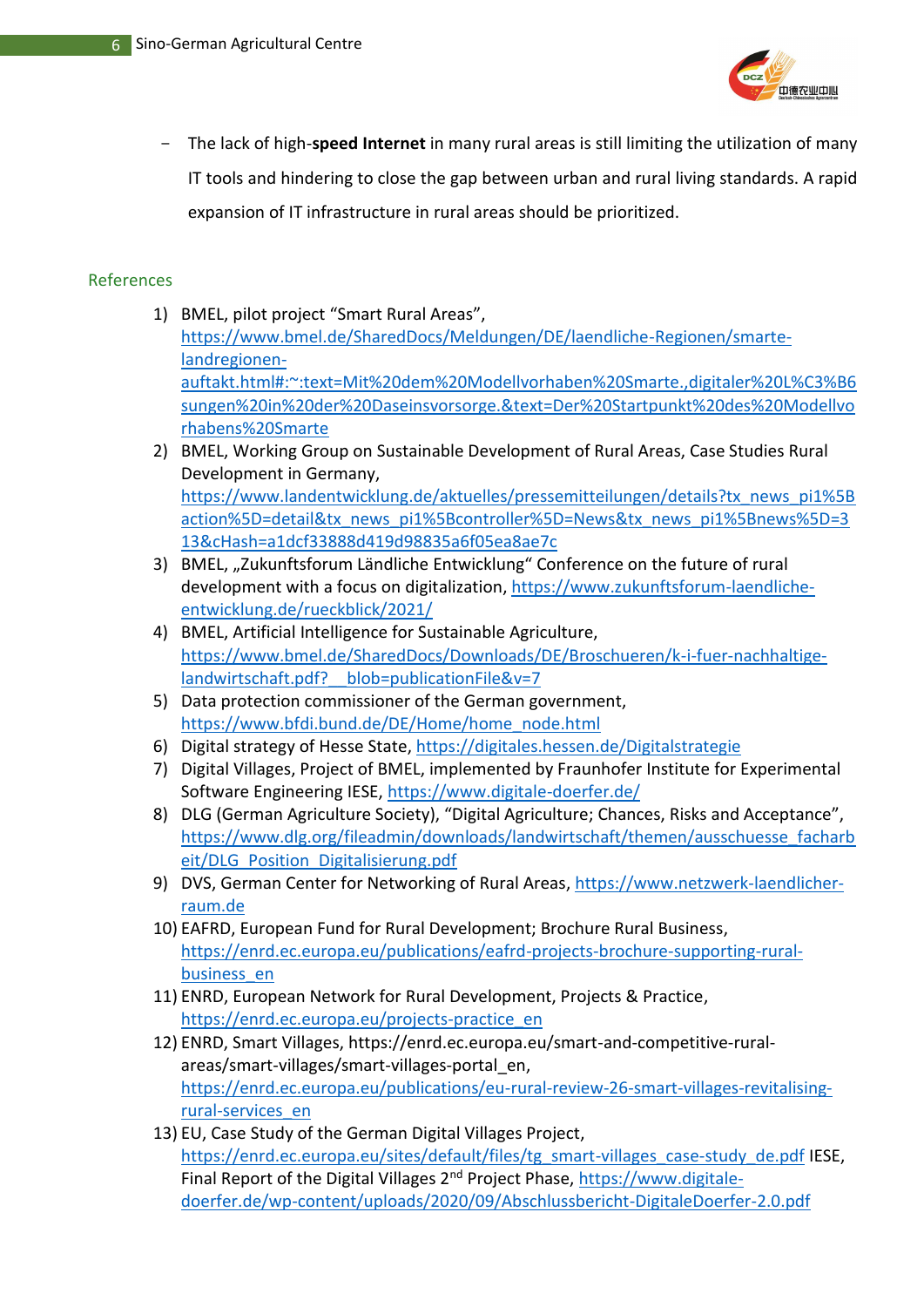

- 14) LEADER Liaison entre actions de développement de l'économie rurale English Links between actions for the development of the rural economy, Community Led Local Development, [https://enrd.ec.europa.eu/leader-clld\\_en](https://enrd.ec.europa.eu/leader-clld_en)
- 15) Network Digital Districts, <https://www.landkreise.digital/>
- 16) Network Digital Villages, [https://digitaledoerfer-vernetzt.de](https://digitaledoerfer-vernetzt.de/)
- 17) REWE company, Digital Policy, [https://www.rewe](https://www.rewe-group.com/de/unternehmen/unternehmenskultur/digitale-verantwortung/)[group.com/de/unternehmen/unternehmenskultur/digitale-verantwortung/](https://www.rewe-group.com/de/unternehmen/unternehmenskultur/digitale-verantwortung/)
- 18) Smarte.Land.Regionen, Smart Rural Areas, Project of BMEL, implemented by [IESE;](file:///C:/Users/penkova/AppData/Local/Microsoft/Windows/INetCache/Content.Outlook/88I33XWJ/IESE) [https://www.iese.fraunhofer.de/de/innovation\\_trends/sra/smarte](https://www.iese.fraunhofer.de/de/innovation_trends/sra/smarte-landregionen.html#:~:text=Der%20Fokus%20des%20Fraunhofer%20IESE,mit%20den%20beteiligten%20Modellregionen%20entwickelt)[landregionen.html#:~:text=Der%20Fokus%20des%20Fraunhofer%20IESE,mit%20den%20](https://www.iese.fraunhofer.de/de/innovation_trends/sra/smarte-landregionen.html#:~:text=Der%20Fokus%20des%20Fraunhofer%20IESE,mit%20den%20beteiligten%20Modellregionen%20entwickelt) [beteiligten%20Modellregionen%20entwickelt.](https://www.iese.fraunhofer.de/de/innovation_trends/sra/smarte-landregionen.html#:~:text=Der%20Fokus%20des%20Fraunhofer%20IESE,mit%20den%20beteiligten%20Modellregionen%20entwickelt)
- 19) 2<sup>nd</sup> National German Action Plan of the Open Government Initiative, [https://www.open](https://www.open-government-deutschland.de/opengov-de/ogp/aktionsplaene-und-berichte/zweiter-nationaler-aktionsplan-1591034)[government-deutschland.de/opengov-de/ogp/aktionsplaene-und-berichte/zweiter](https://www.open-government-deutschland.de/opengov-de/ogp/aktionsplaene-und-berichte/zweiter-nationaler-aktionsplan-1591034)[nationaler-aktionsplan-1591034](https://www.open-government-deutschland.de/opengov-de/ogp/aktionsplaene-und-berichte/zweiter-nationaler-aktionsplan-1591034)